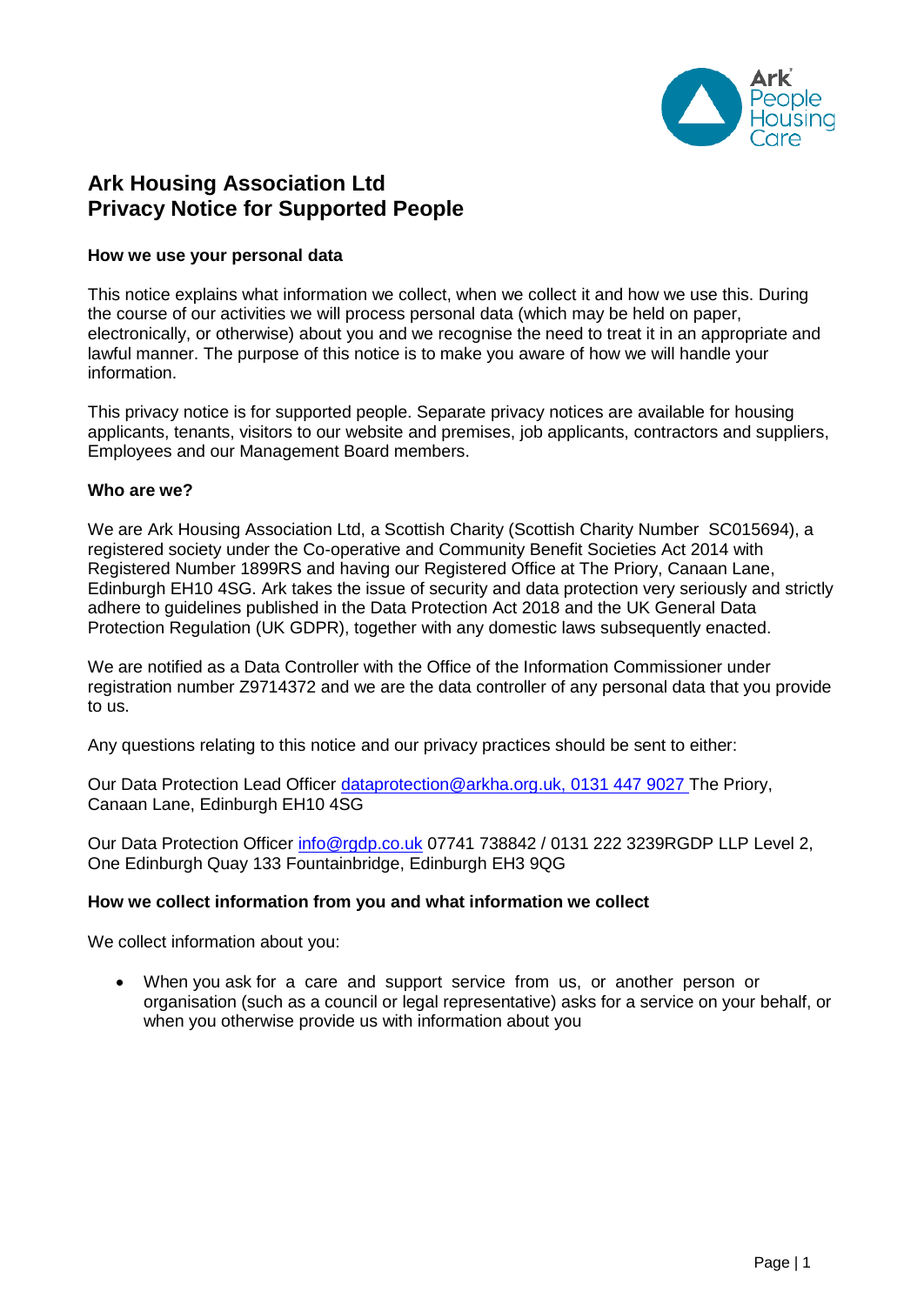- When other people or organisations involved in your life (such as family members, social workers, legal representatives, other support providers, landlords, health professionals, or advocacy services) provide us with information about you
- When you apply to become a member
- When you contact us by email, either through our website or directly, or by post, to request a service, e.g. to report any issues about your service from us, or to make a complaint
- From your arrangements, or the arrangements of those acting on your behalf, to make payment to us (such as bank details, payment card numbers, employment details, benefit entitlement and any other income or expenditure related information) and
- When you tell us how you feel about our services by completing our surveys and questionnaires

## **The information we collect includes:**

- Your name, previous names and gender
- Your photograph
- Your address, previous address, and forwarding address (if you take and then end a
- service with us)
- Your telephone number(s)
- Your e-mail address
- Your signature
- Your National Insurance number, Passport number, and Driving Licence number
- Your financial Information, such as your bank details
- Your benefits information
- Details of people involved in your life, such as your family members, friends, carers, Social Workers, Health Professionals, advocates, landlords, etc
- Copies of relevant legal orders or documents such as Guardianship and Intervention Orders, Powers of Attorney, and Section 47 medical certificates
- Information about offences which are relevant to the service which we provide, such as Antisocial Behaviour Orders, and MAPPA Orders
- Your health information, such as your diagnosis (e.g. learning disability), mental health, physical disabilities or conditions, details of your prescribed medications, illnesses, pregnancy, NHS number, and Hospital Passport
- Information about your race, ethnic origin, religion, immigration status, politics, sexual orientation and sex life
- Information from your identification documents, such as your Passport, Birth Certificate, Driving Licence or Marriage Certificate (e.g. to support you to plan a holiday or to make an application)
- If you receive a housing service from Ark or another landlord, relevant information about your tenancy and
- Photographs and/ or videos of you if you attend Ark events and agree to this.
- When your images and audio are captured on our CCTV systems

## **We receive the following information from third parties:**

- Information about your care and support
- Information about your finances, including benefits information
- Information about your health
- Information about any relevant legal orders in place to support you
- Information about your housing arrangements
- Payments made by you to us and
- Details of concerns raised about you or your support.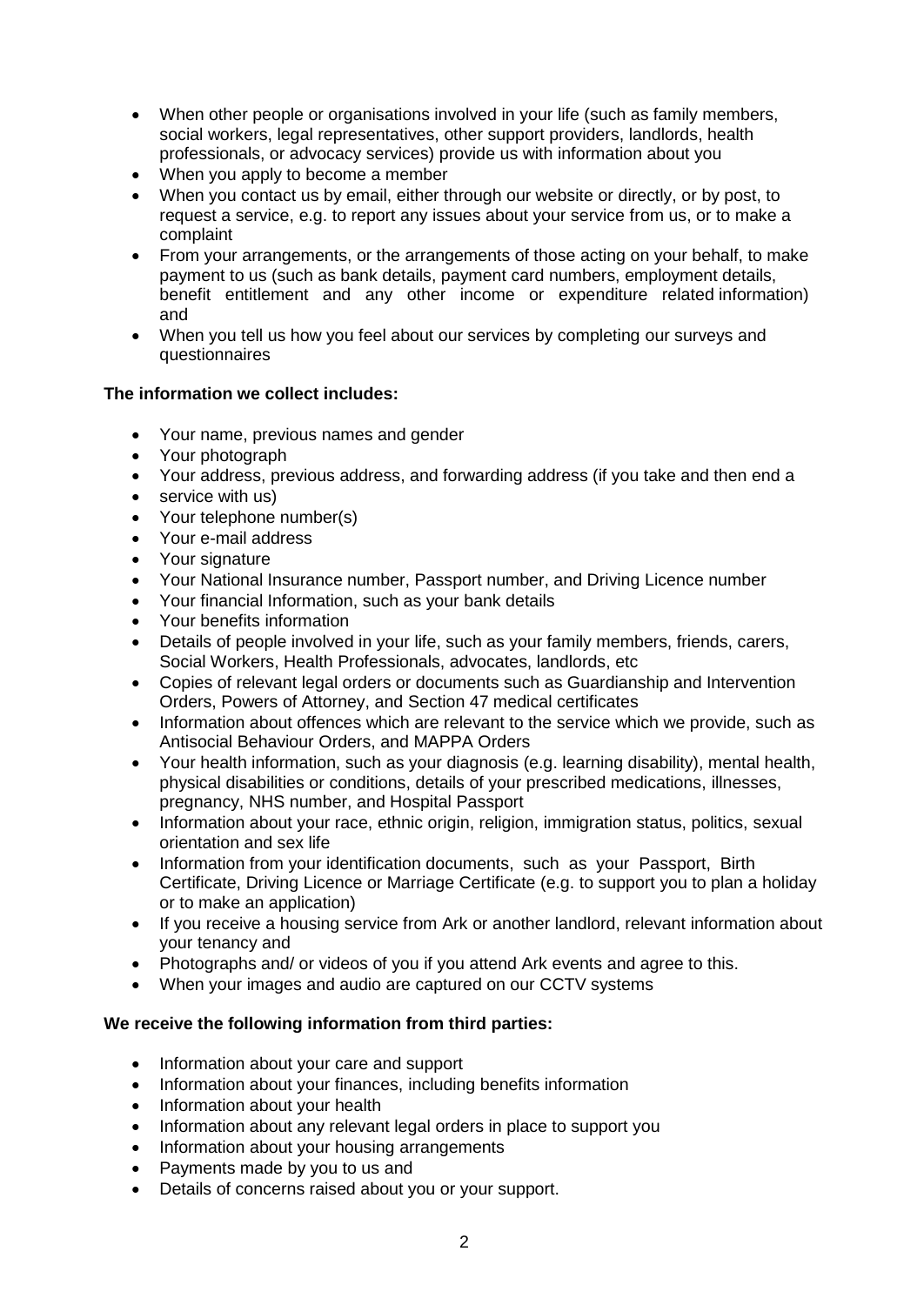# **Why we need this information about you and the legal bases for processing**

We need your information and will use your information:

- To meet our obligations and duties to you (such as to support you with your health, finances, relationships and activities), following the terms of our contract with you (or our contract with the relevant council on your behalf)
- In connection with the last point, to develop, review and maintain relevant support planning materials, including 'Good Life support plans', risk assessments and support reviews
- To meet our legal obligations by providing information to the Police and Antisocial Behaviour Services, when we are asked to do this
- To help us to review and improve the service we provide to you, e.g. by sending you newsletters and surveys, according to Ark's legitimate interests, unless you tell us that you do not want to receive these
- To give you information that you ask for
- To respond to any complaints you make or are made on your behalf
- To meet our regulatory and legal obligations, such as reporting information to the Care Inspectorate, Scottish Social Services Council, Adult Support and Protection, Scottish Public Services Ombudsman, Health and Safety Executive, and Duty of Candour;
- To use the information we collect to help us to run and develop our business and the services we offer
- To contact you to send you information about our services and details of any changes to our services which may affect you
- For all other purposes consistent with the proper performance of our operations and business and
- To contact you for your views on our products and services

When we use your information, we are required to have a lawful basis to do so. The lawful bases we may rely on include:

- **Consent:** where you have given us clear consent for us to process your personal information for a specific purpose. This will only apply in limited circumstances where we have clearly asked for your consent;
- **Contract:** where our use of your personal information is necessary for a contract we have with you, or because you have asked us to take specific steps before entering into a contract. This includes where you apply for housing and in order to enter into and perform your tenancy agreement;
- **Legal obligation:** where our use of your personal information is necessary for us to comply with the law. This includes our regulatory obligations, such as those imposed on us by the Scottish Housing Regulator;
- **Vital interests:** where our use of your personal information is necessary to protect you or someone else's life;
- **Public task:** where our use of your personal information is necessary for us to perform a task in the public interest or for our official functions and the task or function has a clear basis in law. This may apply to our public functions as a registered social landlord; and
- **Legitimate interests:** where our use of your personal information is necessary for our legitimate interests or the legitimate interests of a third party (unless there is a good reason to protect your personal information which overrides our legitimate interests).

Some of the personal data that we process in relation to you is called 'special category personal data'. This type of data is more sensitive and therefore needs more protection including an additional legal basis. We process special category data, as relevant, in relation to gender, health and ethnic origin. We process this data so that we can provide our housing service in accordance with the substantial public interest involved in our work as a Registered Social Landlord.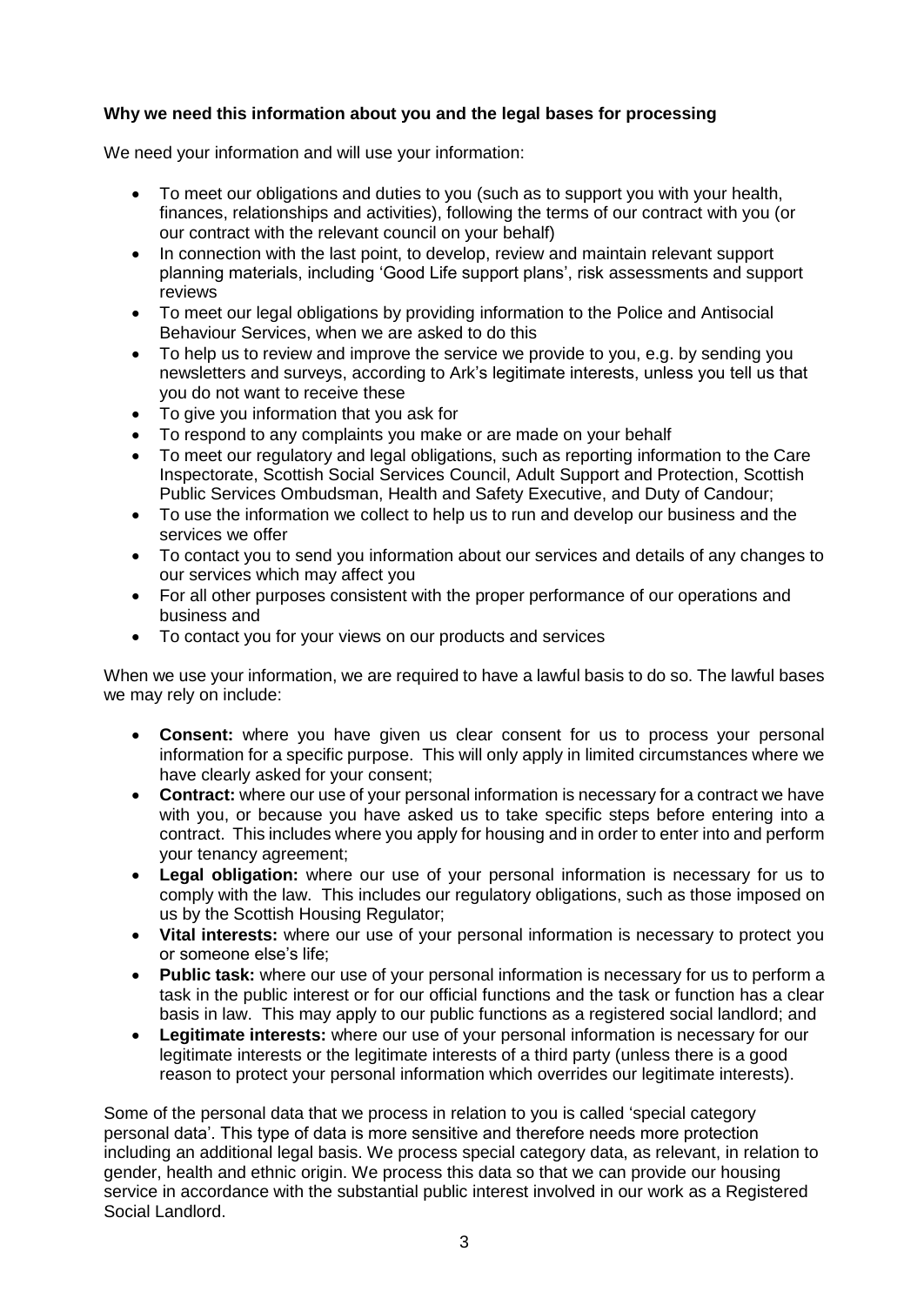# **Sharing of Your Information**

The information you provide to us will be treated by us as confidential and will be processed only by our employees within the UK, subject to the comments in the 'Transfers outside the UK' section below. We may disclose your information to other third parties if we are required to by law or if they who act for us for the purposes set out in this notice or for other purposes approved by you, including the following:

- With a legal representative acting on your behalf, according to their powers
- If you ask any other person to act for you, such as a family member or advocacy worker
- If you become an Ark service user, with our bank/ ALLPAY/ WORLDPAY/ Local Authorities and benefits agencies
- With the Local Authority which commissions and/ or oversees your support service;
- Information about your care and support, activities and health, with relevant carers (including other service providers), friends or family members. This is so we can provide the best service possible to you, according to our legitimate interests, unless you tell us that you don't want us to share this information
- If you receive support to manage your health, with the relevant health professionals who provide a service to you
- If you ask for our support to make an application for benefits, or if we become your Corporate Appointee for benefits, with the relevant benefits agency or agencies
- If we need to open an In Trust bank account with our bank, to support you to manage your finances, with our bank
- If we are required by law to provide information, with the relevant solicitor, Sheriff Officer, or the Police, as appropriate
- If we enter into a joint venture with or merge with another business entity, your information may be disclosed to our new business partners or owners
- If we support you with your housing or maintaining your tenancy, with your landlord, people you live with, utility companies, and with any relevant contractors hired by your landlord to provide you with a service in your home
- If we need to conduct an investigation, for example about a complaint, Health and Safety related incident, whistleblowing or disciplinary action etc. information may be given to the Scottish Public Services Ombudsman, Police Scotland, Local Authority departments, the Care Inspectorate, Scottish Social Services Council, Scottish Fire & Rescue Service, the Health and Safety Executive, and others involved, whether investigating or otherwise
- If we need to instruct an agency to provide staff to support us to deliver your service, with the relevant agency or agencies
- If we need to archive any of the records relating to your support, during the period that we are providing a service to you, with the organisation which provides archiving services on our behalf
- With the relevant regulators and auditors who ask us to disclose information to them about the services we provide to you
- If we are investigating payments made or otherwise, your information may be given to payment processors, such as the Local Authority and the Department of Work & Pensions and
- If we are conducting a survey of our products and/ or service, your information may be given to people assisting in the compilation and analysis of the survey results.

Unless required to do so by law, we will not otherwise share, sell or distribute any of the information you provide to us without your consent.

## **Transfers outside the UK**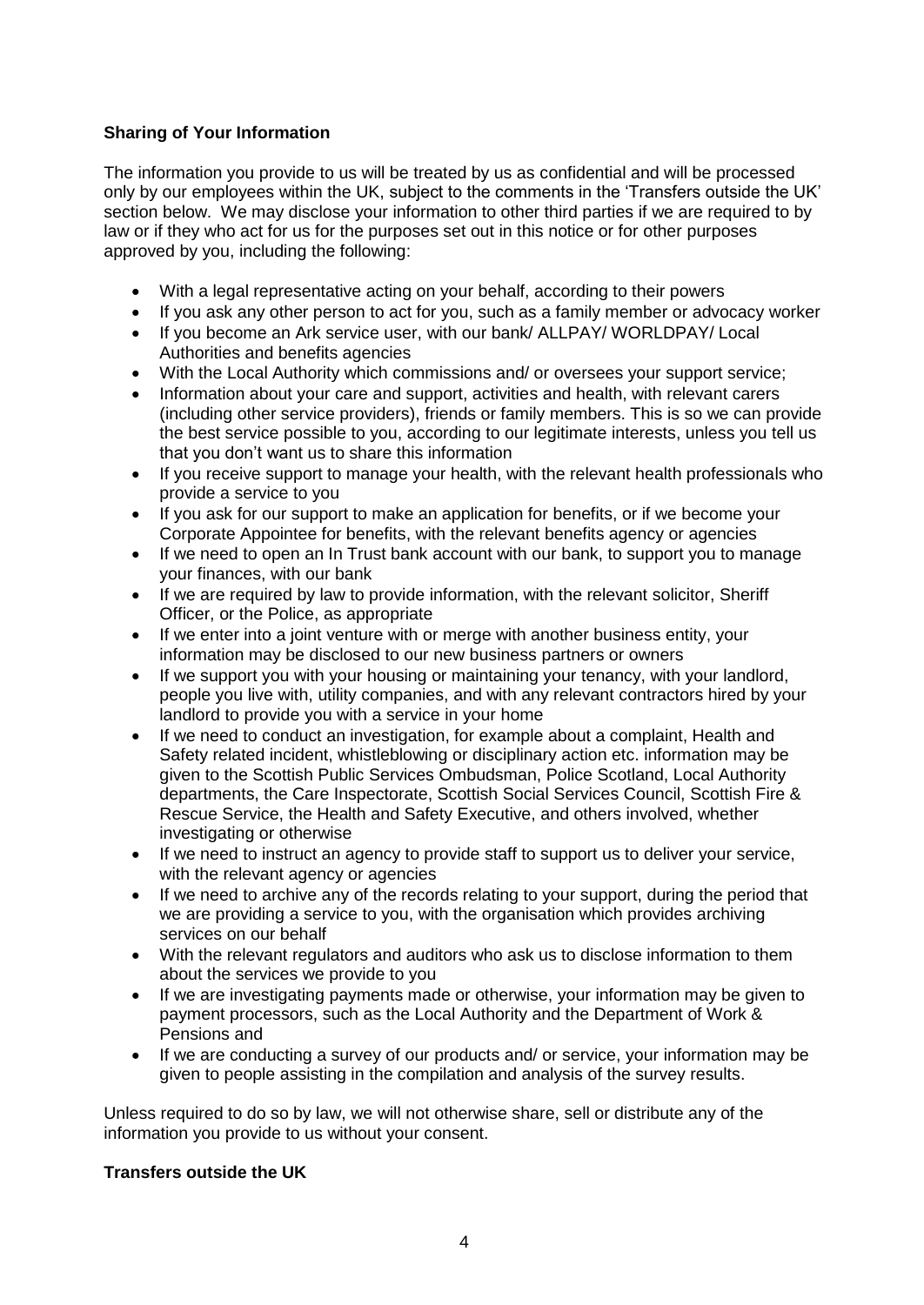When required, eg, if we need to contact you or your representative outside the UK, we may transfer your information as follows:

- To EU/EEA countries or countries which have an adequacy agreement with the UK or EU.
- To countries outside the EU/EEA where there is no adequacy agreement. In these instances we will ensure that appropriate safeguards are in place.

### **Security**

When you give us information we take steps to make sure that your personal data is kept secure and safe. We will only store relevant information in accordance with our Data Protection policy and associated policies, copies of which are available on request.

#### **How long we will keep your information**

We review our data retention periods regularly and will only hold your personal data for as long as is necessary for the relevant activity, as required by law or as set out in any relevant contract we have with you. Our Retention procedure and schedule is available from our office on request.

### **Your Rights**

You have the right at any time to:

- Access information about the personal data we process and to obtain a copy of it;
- To change incorrect or incomplete data;
- To erase or stop processing your personal data (in certain circumstances);
- To stop sending you marketing messages;
- To object to processing in certain circumstances.

If you would like to exercise any of your rights, have any questions or would like to complain about the way that we process your personal data, please contact the Data Protection lead at:

Ark Housing Association Ltd The Priory Canaan Lane **Edinburgh** EH10 4SG

Telephone: 0131 447 9027 Email: [dataprotection@arkha.org.uk](mailto:dataprotection@arkha.org.uk)

Any requests received by us will be considered under applicable data protection legislation.

You also have the right to complain to the Information Commissioner's Office in relation to our use of your information. The Information Commissioner's Office's contact details are below:

Information Commissioner's Office Wycliffe House Water Lane Wilmslow **Cheshire** SK9 5AF

[www.ico.org.uk](http://www.ico.org.uk/)